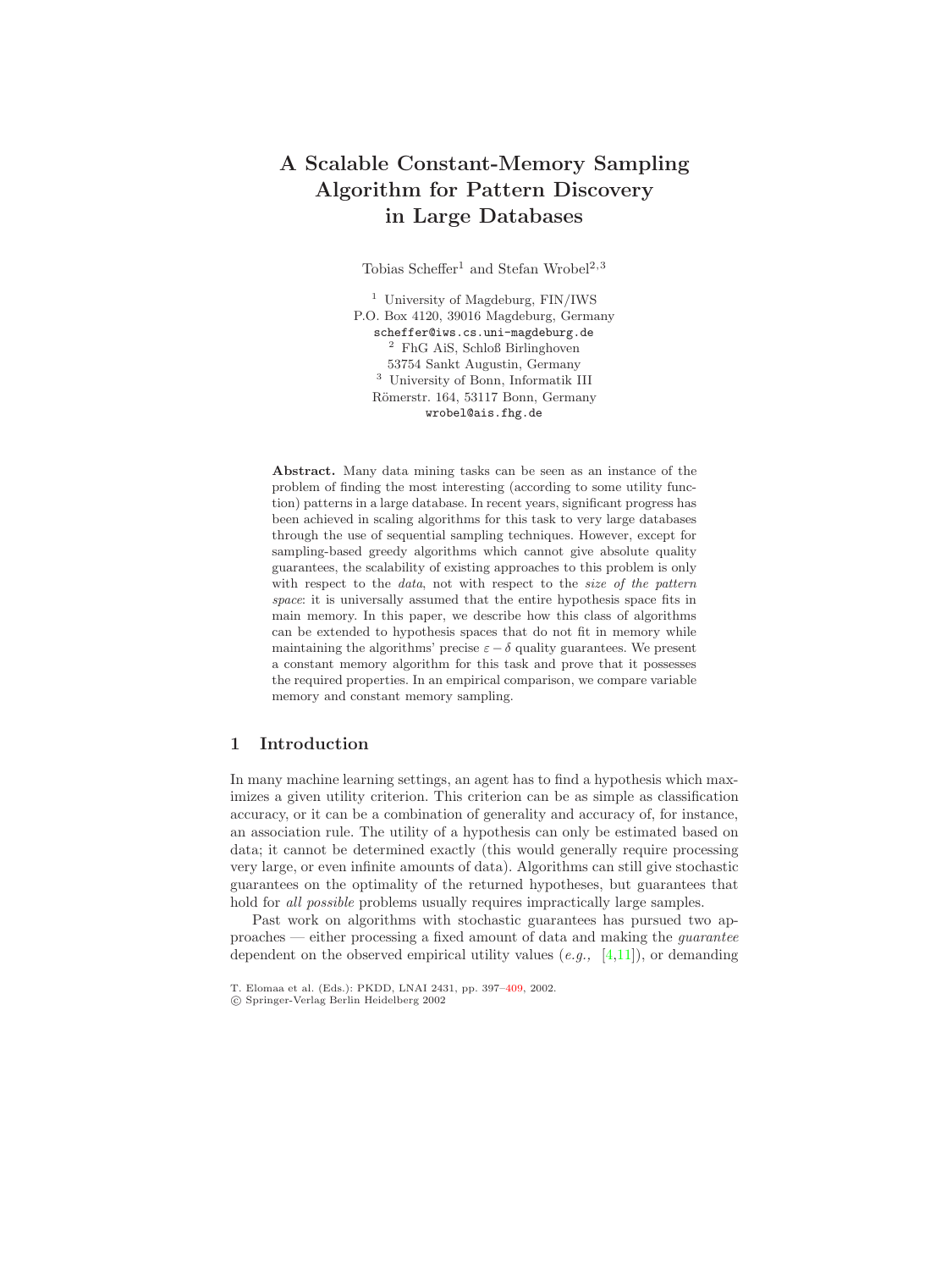<span id="page-1-0"></span>a certain fixed quality and making the number of *examples* dependent on the observed utility values [\[17](#page-12-0)[,12,](#page-11-0)[5,](#page-11-1)[3\]](#page-11-2) (this is often referred to as *sequential sampling*). The GSS algorithm [\[14](#page-12-1)[,15\]](#page-12-2) generalizes other sequential sampling algorithms by working for arbitrary utility functions that are to be maximized, as long as it is possible to estimate the utility with bounded error.

"General purpose" sampling algorithms like GSS suffer from the necessity of representing the hypothesis space explicitly in main memory.Clearly, this is only feasible for the smallest hypothesis spaces.In this paper, we present a sampling algorithm that has a constant memory usage, independently of the size of the hypothesis space that is to be searched.

The paper is organized as follows.In Section 2, we discuss related research. We define the problem setting in Section [3.](#page-2-0) For the reader's convenience, we briefly recall the GSS sampling algorithm in Section [4](#page-3-0) before we present our constant-memory algorithm in Section [5](#page-5-0) and discuss the algorithm's properties. We discuss experimental results on a purchase transactions database in Section [6;](#page-9-0) Section [7](#page-10-0) concludes.

## **2 Prior Work**

While many practical learning algorithms heuristically try to limit the risk of returning a sub-optimal hypothesis, it is clearly desirable to arrive at learning algorithms that can give precise guarantees about the quality of their solutions. If the learning algorithm is not allowed to look at any data before specifying the guarantee or fixing the required sample size ("data-independent"), we arrive at impractically large bounds as they arise, for instance, when applying PAC learning  $(e.g., [6])$  $(e.g., [6])$  $(e.g., [6])$  in a data-independent way. Researchers have therefore turned to algorithms that are allowed to look at (parts of) the data first.

We can then ask two questions. Knowing that our sample will be of size  $m$ , we can ask about the quality guarantee that results.On the other hand, knowing that we would like a particular quality guarantee, we can ask how large a sample we need to draw to ensure that guarantee. The former question has been addressed for predictive learning in work on self-bounding learning algorithms [\[4\]](#page-11-4) and shell decomposition bounds [\[7,](#page-11-5)[11\]](#page-11-6).

For our purposes here, the latter question is more interesting.We assume that samples can be requested incrementally from an oracle ("incremental learning").We can then dynamically adjust the required sample size based on the characteristics of the data that have already been seen; this idea has originally been referred to as sequential analysis  $[2,17]$  $[2,17]$ . Note that even when a (very large) database is given, it is useful to assume that examples are drawn incrementally from this database, potentially allowing termination before processing the entire database (referred to as *sampling* in KDD; [\[16\]](#page-12-3)).

For predictive learning, the idea of sequential analysis has been developed into the Hoeffding race algorithm  $[12]$ . It processes examples incrementally, updates the utility values simultaneously, and outputs (or discards) hypotheses as soon as it becomes very likely that some hypothesis is near-optimal (or very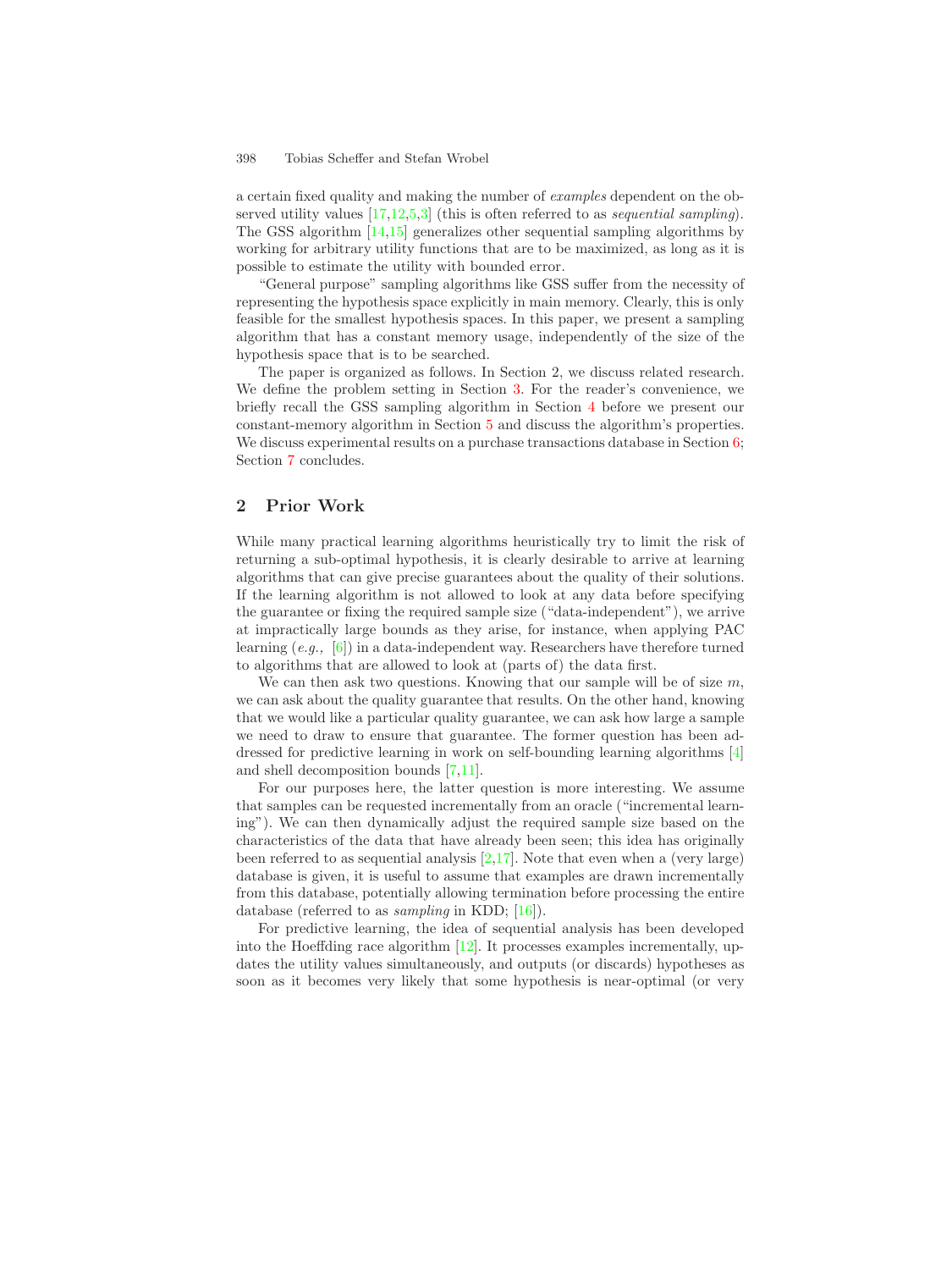<span id="page-2-1"></span>poor, respectively).The incremental greedy learning algorithm Palo [\[5\]](#page-11-1) has been reported to require many times fewer examples than the worst-case bounds suggest.

In a KDD context, similar improvements have been achieved with the sequential algorithm of  $[3]$ . The GSS algorithm  $[14]$  sequentially samples large databases and maximizes arbitrary utility functions. For the special case of decision trees, the algorithm of [\[8\]](#page-11-8) samples a database and finds a hypothesis that is very similar to the hypothesis that C4.5 would have found after looking at all available data.

## <span id="page-2-0"></span>**3 Problem Setting**

In many cases, it is more natural for a user to ask for the n best solutions instead of the single best or all hypotheses above a threshold.For instance, a user might find a small number of the most interesting patterns in a database, as is the case for association rule  $[1]$  or subgroup discovery  $[10,18]$  $[10,18]$ .

We thus arrive at the following problem statement and quality guarantee.

**Definition 1.** (Approximate n-best hypotheses problem) *Let* D *be a distribution on instances,* H *a set of hypotheses,*  $f : H \to \mathbb{R}^{\geq 0}$  *a function that assigns a utility value to each hypothesis and* n *a number of desired solutions. Then let* δ*,*  $0 < \delta \leq 1$ , be a user-specified confidence, and  $\varepsilon \in \mathbb{R}^+$  a user-specified maximal *error. The* approximate *n*-best hypotheses problem *is to find a set*  $G \subseteq H$  *of size* n *such that*

*with confidence*  $1-\delta$ *, there is no*  $h' \in H$ *:*  $h' \notin G$  *and*  $f(h', D) > f_{min} + \varepsilon$ *, where*  $f_{min} := min_{h \in G} f(h, D)$ .

Previous sampling algorithms assume that all hypotheses can be represented explicitly in main memory along with the statistics of each hypothesis (*e.g.,*  $[12,3,14,15]$  $[12,3,14,15]$  $[12,3,14,15]$  $[12,3,14,15]$ . Clearly, this is only possible for very small hypothesis spaces. In this paper, we only assume that there exists a generator function that enumerates all hypotheses in the hypothesis space.However, only a constant number of hypotheses and their statistics can be kept in main memory. Such generator functions exist for all practically relevant hypothesis spaces (it is easy to come up with an algorithm that generates all decision trees, or all association rules).

Most previous work has focused on the particular class of *instance-averaging* utility functions where the utility of a hypothesis  $h$  is the average of utilities defined locally for each instance.While prediction error clearly is an instanceaveraging utility function, popular utility functions for other learning or discovery tasks often combine the generality of hypotheses with distributional properties in a way that cannot be expressed as average over the data records [\[10\]](#page-11-10).

A popular example of such a discovery task is *subgroup discovery* [\[10\]](#page-11-10).Subgroups characterize subsets of database records within which the average value of the target attributes differs from the global average value, without actually conjecturing a value of that attribute.For instance, a subgroup might characterize a population which is particularly likely (or unlikely) to buy a certain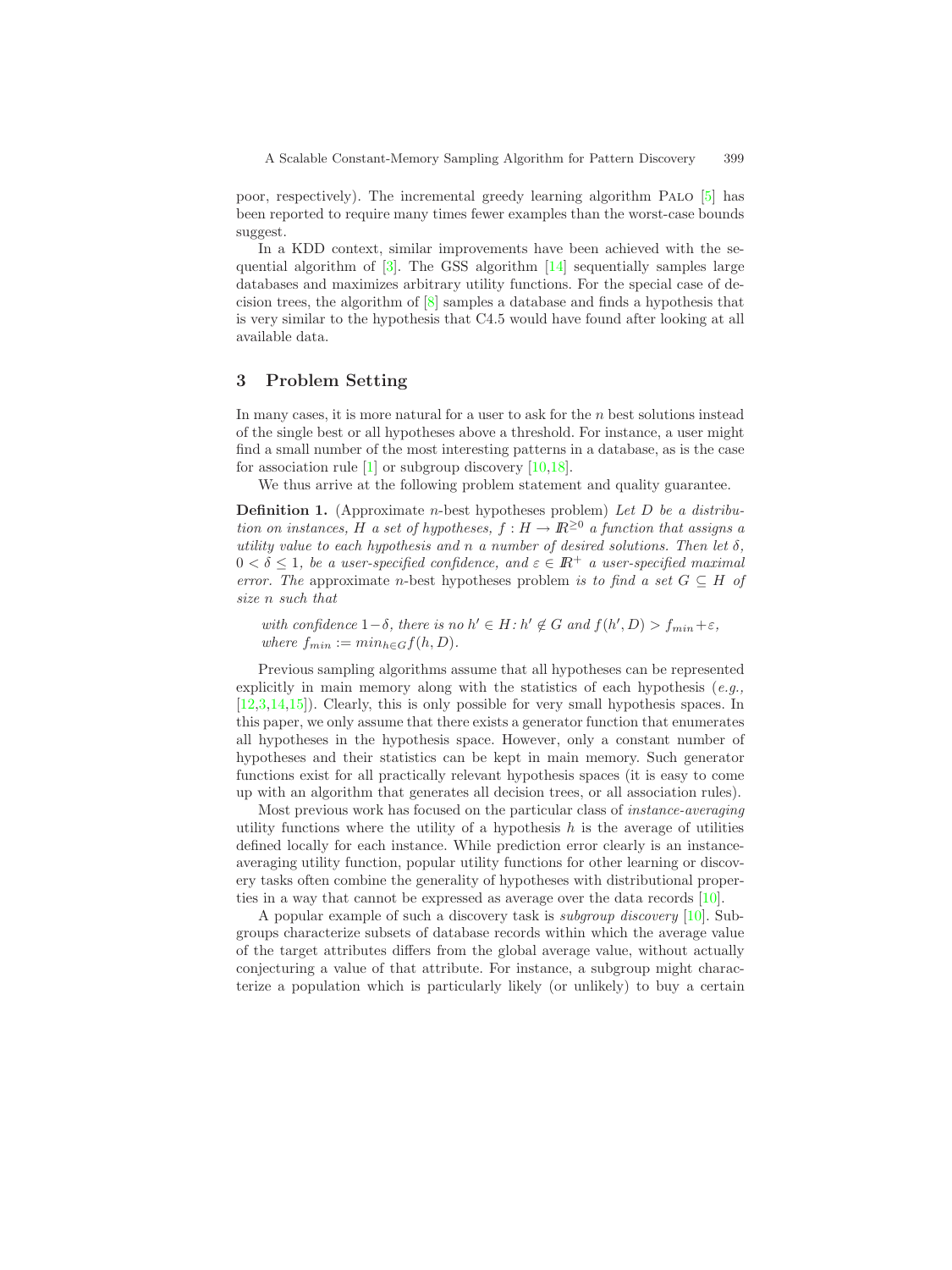<span id="page-3-2"></span>product.The generality of a subgroup is the fraction of all database records that belong to that subgroup.The term *statistical unusualness* refers to the difference between the default probability  $p_0$  (the target attribute taking value one in the whole database) and the probability  $p$  of a target value of one within the subgroup. Usually, subgroups are desired to be both general (large  $q$ ) and statistically unusual (large  $|p - p_0|$ ). There are many possible utility functions [\[10\]](#page-11-10) for subgroup discovery, none of which can be expressed as the average (over all instances) of an instance utility function.

Like  $[14]$ , in order to avoid unduly restricting our algorithm, we will not make syntactic assumptions about  $f$ . In particular, we will not assume that  $f$ is based on averages of instance properties.Instead, we only assume that it is possible to determine a two-sided *confidence interval* f that bounds the possible difference between true utility and estimated utility (on a sample) with a certain confidence.Finding such confidence intervals is straightforward for classification accuracy, and is also possible for all but one of the popular utility functions from association rule and subgroup discovery [\[14\]](#page-12-1).

**Definition 2 (Utility confidence interval).** *Let* f *be a utility function, let* h ∈ H *be a hypotheses. Let* f(h) *denote the true utility of* h *on the instance* distribution D,  $\hat{f}(h, Q_m)$  *its estimated quality computed based on a sample*  $Q_m$ *of size* m, drawn iid from the distribution D. Then  $E : \mathbb{N} \times \mathbb{R} \to \mathbb{R}$  is a utility confidence bound *for* f *iff* for any  $\delta$ ,  $0 < \delta < 1$ ,

$$
Pr_{Q_m}[|\hat{f}(h,Q_m) - f(h)| \le E(m,\delta)] \ge 1 - \delta
$$
\n(1)

<span id="page-3-1"></span>We sometimes write the confidence interval for a specific hypothesis h as  $E_h(m,\delta)$ . Thus, we allow the confidence interval to depend on characteristics of  $h$ , such as the variance of one or more random variables that the utility of h depends on.

## <span id="page-3-0"></span>**4 Sequential Sampling**

In this section, we summarize the generalized sequential sampling algorithm of [\[14\]](#page-12-1) for the reader's convenience.

The algorithm (Table [1\)](#page-4-0), combines sequential sampling with the popular "loop reversal" technique found in many KDD algorithms. In step [3b,](#page-4-1) we collect data incrementally and apply these to all remaining hypotheses simultaneously (step  $3c$ ). This strategy allows the algorithm to be easily implemented on top of database systems (assuming they are capable of drawing samples), *and* enables us to terminate earlier.

After the statistics of each remaining hypothesis have been updated, the algorithm checks all remaining hypotheses and (step  $3(e)i$ ) outputs those where it can be sufficiently certain that the number of better hypotheses is no larger than the number of hypotheses still to be found (so they can all become solutions), or (Step  $3(e)$ ii) discards those hypotheses where it can be sufficiently certain that the number of better other hypotheses is at least the number of hypotheses still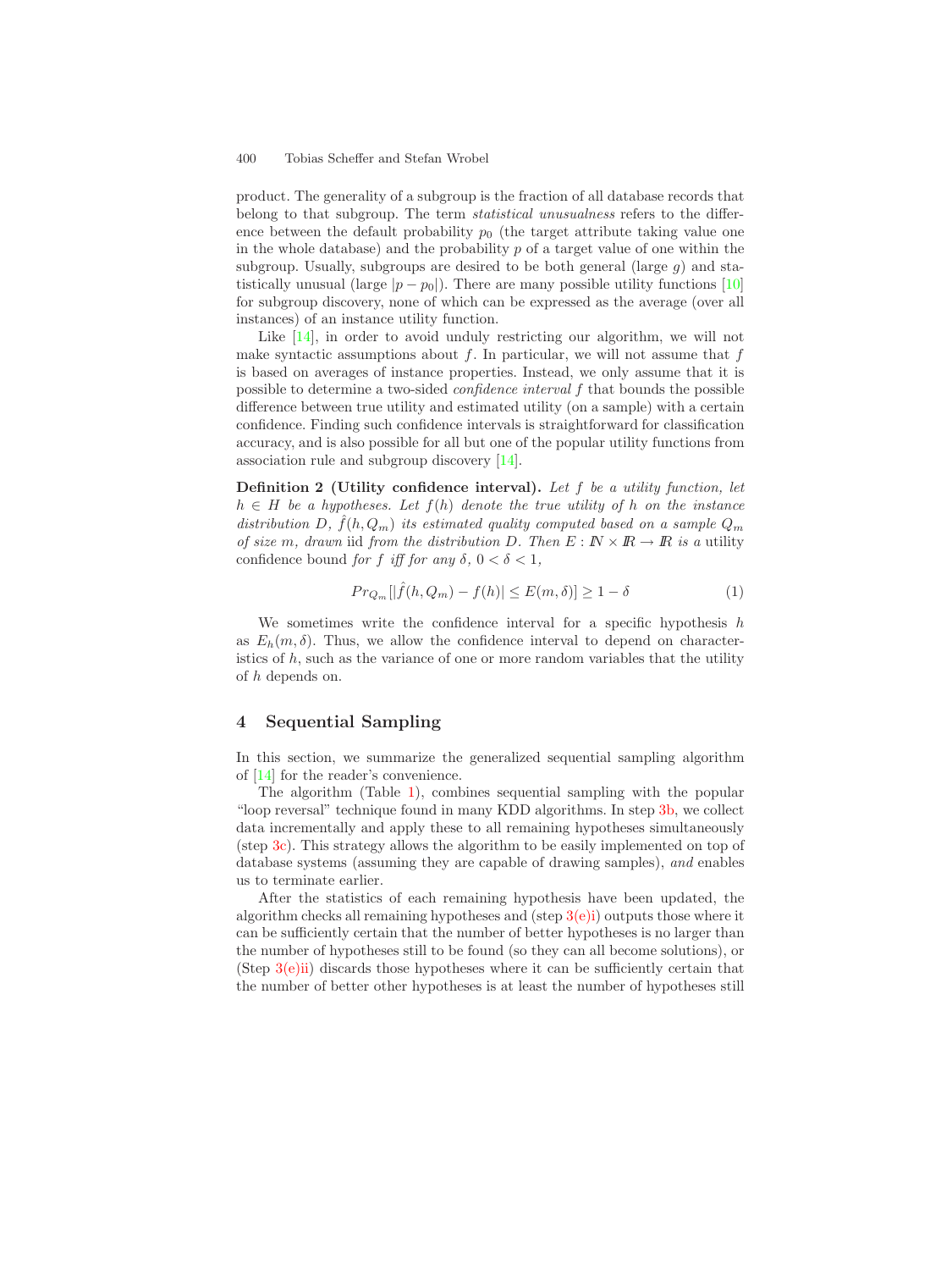<span id="page-4-7"></span><span id="page-4-0"></span>Table 1. Generic sequential sampling algorithm for the *n*-best hypotheses problem

**Algorithm GSS. Input:** n (number of desired hypotheses), H (hypothesis space),  $\varepsilon$  and  $\delta$  (approximation and confidence parameters). **Output:** *n* approximately best hypotheses (with confidence  $1 - \delta$ ).

- <span id="page-4-6"></span>1. Let  $n_1 = n$  (the number of hypotheses that we still need to find) and Let  $H_1 = H$ (the set of hypotheses that have, so far, neither been discarded nor accepted). Let  $Q_0 = \emptyset$  (no sample drawn yet). Let  $i = 1$  (loop counter).
- <span id="page-4-5"></span>2. Let M be the smallest number such that  $E(M, \frac{\delta}{2|H|}) \leq \frac{\varepsilon}{2}$ .
- <span id="page-4-3"></span><span id="page-4-2"></span><span id="page-4-1"></span>3. **Repeat until**  $n_i = 0$  **Or**  $|H_{i+1}| = n_i$  **Or**  $E(i, \frac{\delta}{2|H_i|}) \leq \frac{\varepsilon}{2}$ 
	- (a) **Let**  $H_{i+1} = H_i$ .
	- (b) Query a random item of the database  $q_i$ .
	- (c) Update the empirical utility  $\hat{f}$  of the hypotheses in the cache; update the sample size  $m_i$
	- (d) Let  $H_i^*$  be the  $n_i$  hypotheses from  $H_i$  which maximize the empirical utility  $\hat{f}$ .
	- (e) **For**  $h \in H_i$  **While**  $n_i > 0$  **And**  $|H_i| > n_i$ 
		- i. **If**  $h \in H_i^*$  (*h* appears good) **And**  $\hat{f}(h, Q_i) \geq E_h(i, \frac{\delta}{2M|H_i|}) +$  $h_k \in H_i \backslash H_i^*$  $\left\{\hat{f}(h_k, Q_i) + E_{h_k}(i, \frac{\delta}{2M|H_i|})\right\} - \varepsilon$  **Then Output** hypothesis h and then **Delete** h from  $H_{i+1}$  and **Let**  $n_{i+1} = n_i - 1$ . Let  $H_i^*$  be the new set of empirically best hypotheses.
		- ii. **Else If**  $\hat{f}(h, Q_i) \leq \min_{h_k \in H_i^*}$ Else If  $\hat{f}(h, Q_i) \leq \min_{h_k \in H_i^*} \left\{ \hat{f}(h_k, Q_i) - E_{h_k}(i, \frac{\delta}{2M|H_i|}) \right\} - E_h(i, \frac{\delta}{2M|H_i|})$ <br>(*h* appears poor) Then Delete *h* from  $H_{i+1}$ . Let  $H_i^*$  be the new set of empirically best hypotheses.

<span id="page-4-4"></span>4. **Output** the  $n_i$  hypotheses from  $H_i$  which have the highest empirical utility.

to be found (so it can be sure the current hypothesis does not need to be in the solutions).When the algorithm has gathered enough information to distinguish the good hypotheses that remain to be found from the bad ones with sufficient probability, it exits in step [3.](#page-4-5)Indeed it can be shown that this strategy leads to a total error probability less than  $\delta$  as required [\[14\]](#page-12-1).

In order to implement the algorithm for a given interestingness function a confidence bound  $E(m, \delta)$  is required that satisfies Equation [1](#page-3-1) for that specific f. In Table [2](#page-5-1) we present a list of confidence intervals.We ask the reader to refer to [\[15\]](#page-12-2) for a detailed treatment.All confidence intervals are based on normal approximation rather than the loose Chernoff or Hoeffding bound. z refers to the inverse normal distribution.

The simplest form of a utility function is the average, over all example queries, of some instance utility function  $f_{inst}(h, q_i)$ . The utility is then defined as  $f(h) = \int f_{inst}(h, q_i)D(q_i)dq_i$  (the average over the instance distribution) and the estimated utility is  $\hat{f}(h, Q_m) = \frac{1}{m} \sum_{i=1}^m f_{inst}(h, q_i)$  (average over the exam-

<sup>(</sup>f) **Increment** i.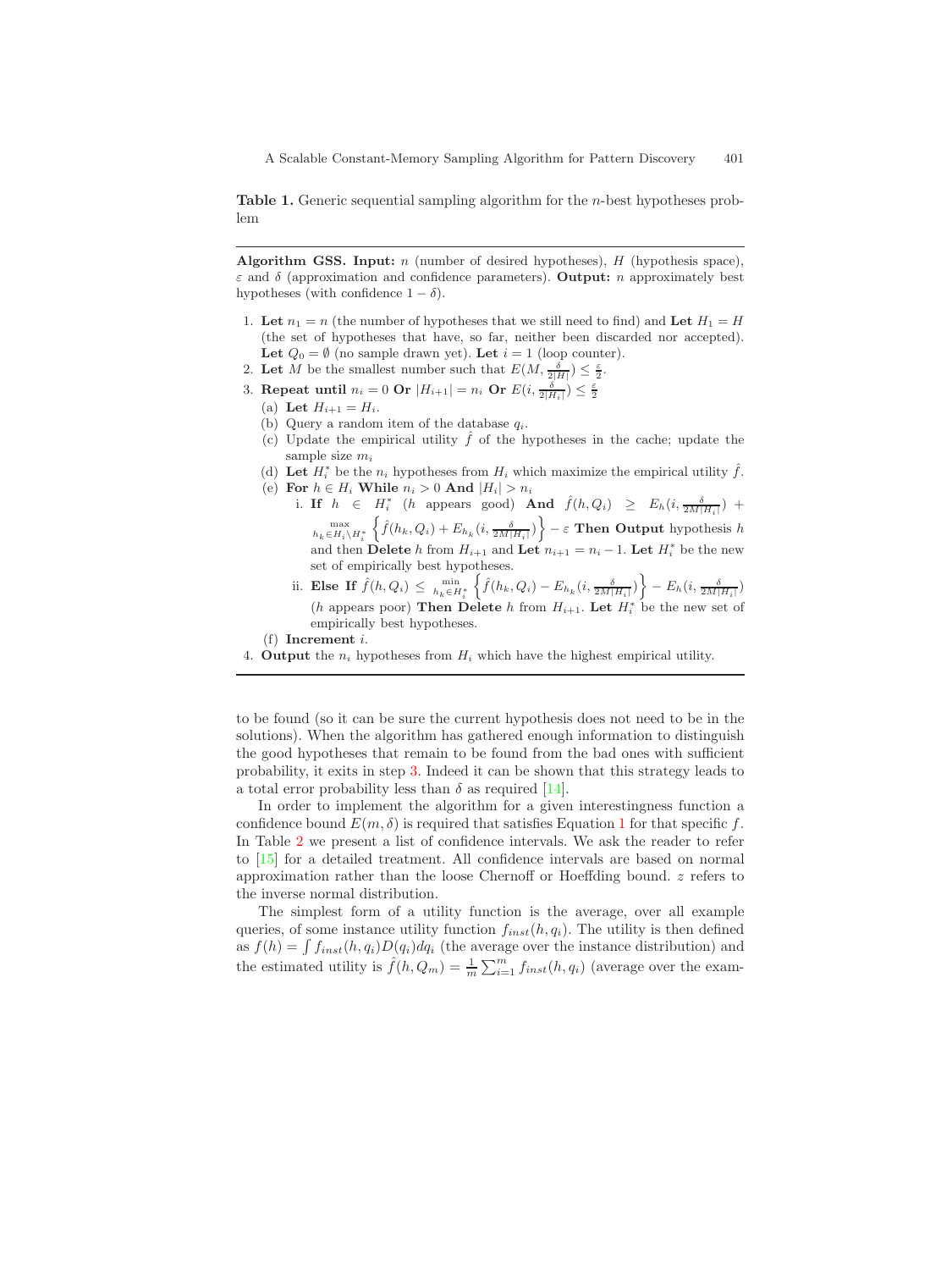| f(h)                                                                              | $E(m,\delta)$                                                                                                                                                                                                                                                                                                                                                                                                    |
|-----------------------------------------------------------------------------------|------------------------------------------------------------------------------------------------------------------------------------------------------------------------------------------------------------------------------------------------------------------------------------------------------------------------------------------------------------------------------------------------------------------|
| instance-averaging                                                                | $E(m,\delta) = -\frac{z_{1-\frac{\delta}{2}}}{2\sqrt{m}};$<br>$E_h(m,\delta) = -z_{1-\frac{\delta}{2}}s_h$                                                                                                                                                                                                                                                                                                       |
| $g(p-p_0)$<br>$ g p-p_0 $<br>$g\frac{1}{c}\sum_{i=1}^{c} p_i-p_{0_i} $            | $E(m,\delta) = \frac{z_{1-\frac{\delta}{4}}}{\sqrt{m}} + \frac{1}{\sqrt{m}}$<br>$E_h(m,\delta) = z_{1-\frac{\delta}{4}}(s_g + s_p + z_{1-\frac{\delta}{4}}s_g s_p)$                                                                                                                                                                                                                                              |
| $q^2(p-p_0)$<br>$ g^2 p-p_0 $<br>$g^2 \frac{1}{c} \sum_{i=1}^{c}  p_i - p_{0_i} $ | $E(m,\delta) = \frac{3}{2\sqrt{m}}z_{1-\frac{\delta}{2}} + \frac{m+\sqrt{m}}{4m\sqrt{m}}(z_{1-\frac{\delta}{2}})^2 + \frac{1}{8m\sqrt{m}}(z_{1-\frac{\delta}{2}})^3$<br>$E_h(m,\delta) = (2s_g + s_p)z_{1-\frac{\delta}{2}} + (s_g^2 + 2s_g s_p)(z_{1-\frac{\delta}{2}})^2 + s_p s_g^2 (z_{1-\frac{\delta}{2}})^3$                                                                                               |
| $\sqrt{g}(p-p_0)$<br>$\sqrt{g} p-p_0 $                                            | $E(m,\delta) = \sqrt{\frac{z_{1-\frac{\delta}{4}}}{2\sqrt{m}}} + \frac{z_{1-\frac{\delta}{4}}}{2\sqrt{m}} + \sqrt{\frac{z_{1-\frac{\delta}{4}}}{2\sqrt{m}}} \frac{z_{1-\frac{\delta}{4}}}{2\sqrt{m}}$<br>$\sqrt{g\frac{1}{c}\sum_{i=1}^{c} p_i-p_{0_i} }\left E_h(m,\delta)=\sqrt{s_{g}z_{1-\frac{\delta}{4}}}+s_{p}z_{1-\frac{\delta}{4}}+\sqrt{s_{g}z_{1-\frac{\delta}{4}}}s_{p}z_{1-\frac{\delta}{4}}\right $ |

<span id="page-5-2"></span><span id="page-5-1"></span>**Table 2.** Utility functions and the corresponding utility confidence bounds

ple queries).An easy example of an instance-averaging utility is the classification accuracy.

In many KDD tasks, utility functions are common that weight the generality q of a subgroup and the deviation of the probability of a certain feature  $p$ from the default probability  $p_0$  equally [\[13\]](#page-12-5). Hence, these functions multiply generality and distributional unusualness of subgroups.Another class of utility functions is derived from the binomial test heuristic [\[9\]](#page-11-11).

### <span id="page-5-0"></span>**5 Constant Memory Sampling**

Algorithm GSS as described in the preceding section has empirically been shown to improve efficiency significantly, sometimes up to several orders of magni-tude [\[14\]](#page-12-1). However, this works only as long as the hypothesis space H can be kept in main memory in its entirety. In this section, we will therefore now develop a constant-memory algorithm which removes this restriction, i.e., processes arbitrarily large hypothesis spaces in a fixed buffer size.

To this end, assume that we can allocate a constant amount of random-access memory large enough to hold b hypotheses along with their associated statistics. The idea of the algorithm is to iteratively load as many hypotheses into our buffer as will fit, and "compress" them into a set of  $n$  solution candidates using the generic sequential sampling algorithm GSS of  $[14]$ . We store these potential solutions (let us call these first-level candidates  $C^{(1)}$ ) in our buffer, and iterate until we have processed all of H (the ideal case), or until  $C^{(1)}$  fills so much of the buffer that less than  $n$  spaces are left for new hypotheses.

To gain new space, we now compress  $C^{(1)}$  in turn into a set of n candidates using the GSS algorithm, adding these to the candidate set  $C^{(2)}$  at the next higher level.  $C^{(2)}$  of course is also stored in the buffer. Note that we may not always gain space when compressing at level  $d$   $(d = 1, \ldots)$ , since the buffer may have been exhausted before  $C^{(d)}$  has acquired more than n hypotheses. Thus, we repeat the compression upwards until we finally have gained space for at least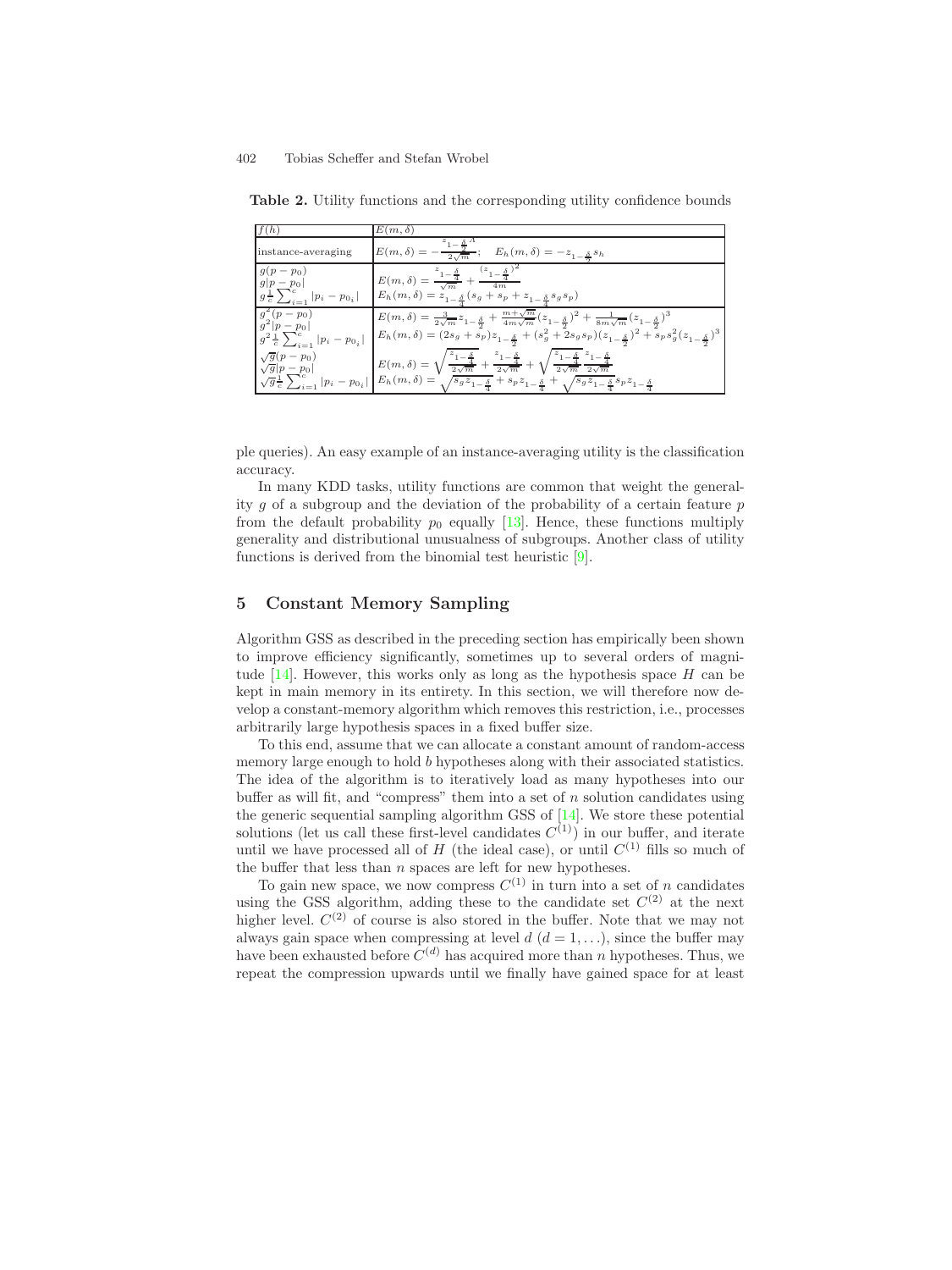one more new hypotheses.We then load as many new hypotheses as will fit, and continue the process.

When H is finally exhausted, there will be sets of candidates  $C^{(d)}$  at different levels d, so we need to do one final iterated round of compressions until we are finally left with  $n$  hypotheses at the topmost level which we can return.

#### **Table 3.** Algorithm LCM-GSS

**Algorithm Layered Constant-Memory Sequential Sampling. Input:** n (number of desired hypotheses),  $\varepsilon$  and  $\delta$  (approximation and confidence parameters),  $b > n$ size of hypothesis buffer. **Output:** n approximately best hypotheses (with confidence  $1 - \delta$ ).

<span id="page-6-5"></span><span id="page-6-4"></span><span id="page-6-3"></span><span id="page-6-2"></span><span id="page-6-1"></span>1. Let  $d_{max}$  the smallest number such that  $cap(d_{max}, b, n) \geq |H|$ 2. **Let**  $C^{(d)} := \emptyset$  for all  $d \in \{1, \ldots, d_{max}\}\$ 3. Let  $FreeMemory := b$ 4. **While**  $H \neq \emptyset$ (a) **While**  $FreeMemory \geq 0$ i. Let  $B := GEN(FreeMemory, H)$ . ii. Let  $C^{(1)} := C^{(1)} \cup GSS(n, \frac{\varepsilon}{d_{max}}, \delta(B), B)$ .<br>iii. Let  $FreeMemory = FreeMemory - min(|B|, n)$ (b) Let  $d := 1$ (c) **While**  $FreeMemory = 0$ i. **If**  $C^{(d)} \neq \emptyset$  **Then** A. Let  $C^{(d+1)} := C^{(d+1)} \cup GSS(n, \frac{\varepsilon}{d_{max}}, \delta(C^{(d)}), C^{(d)}).$ B. **Let**  $C^{(d)} := \emptyset$ C. Let  $FreeMemory := FreeMemory + |C^{(d)}| - n$ ii. **Let**  $d := d + 1$ 5. Let  $d := 1$ 6. **While**  $\exists d' > d : C^{(d')} \neq \emptyset$ (a) **If**  $C^{(d)} \neq \emptyset$  **Then** i. Let  $C^{(d+1)} := C^{(d+1)} \cup GSS(n, \frac{\varepsilon}{d_{max}}, \delta(C^{(d)}), C^{(d)}).$ <br>et  $d := d + 1$ (b) **Let**  $d := d + 1$ 7. **Return**  $GSS(n, \varepsilon_{i+1}, \delta_{i+1}, C^{(d)})$ .

<span id="page-6-0"></span>The algorithm is given in detail in Table [3.](#page-6-0)In writing up our algorithm, we assume that we are given a generator GEN which can provide us with a requested number of previously unseen hypotheses from  $H$ . Such a generator can easily be defined for most hypothesis spaces using a refinement operator and a proper indexing scheme.

As the main subroutine of LCM-GSS, we use the GSS algorithm described in the preceding section. Since we use this algorithm on selected subsets of  $H$ , we must make the available hypothesis space an explicit parameter as described in Table [1.](#page-4-0) Note also that the GSS algorithm, when used on the upper levels of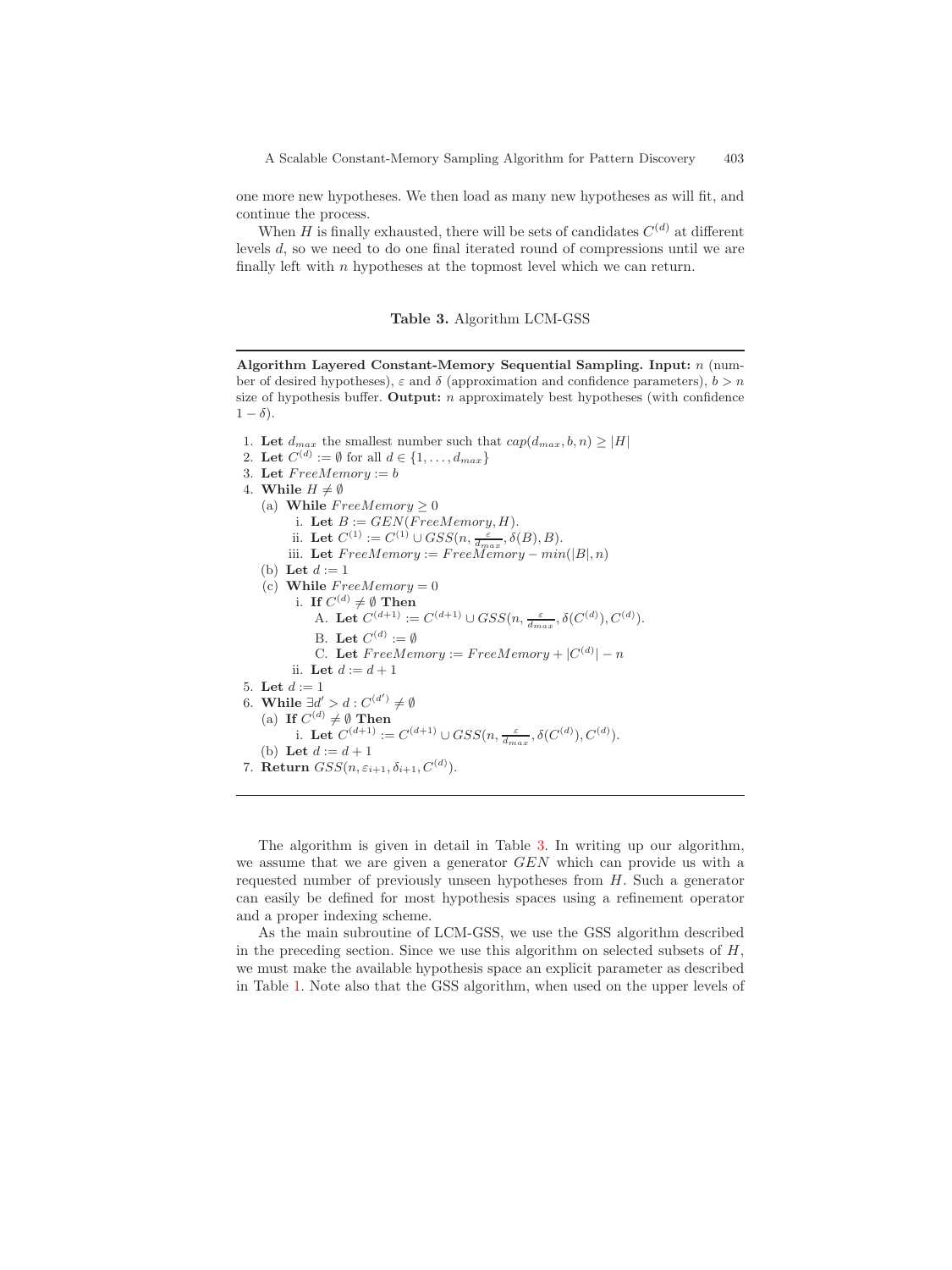our algorithm, can keep the test statistics of each hypotheses acquired on lower levels, thus further reducing the need for additional samples.

In step [1,](#page-6-1) we determine the needed number of levels of compression based on the following lemma.

**Lemma 1.** When using  $d_{max}$  levels, buffer size  $b > n$ , solution size n, algorithm *LCM-GSS will process*

$$
min(|H|, cap(d_{max}, b, n))
$$

*hypotheses, where*

$$
cap(d, b, n) := (b - n \cdot \lfloor (\frac{b}{n}) \rfloor) + \sum_{i=1}^{\lfloor (\frac{b}{n}) \rfloor} cap(d - 1, b, n)
$$

*and*  $cap(1, b, n) := b$ 

*Proof.* (Sketch) Let us first consider the simple case of an empty buffer of size b. If we want to use only a single layer of compression, all we can do is fill the buffer and compress using GSS, so we can handle  $cap(1, b, n) := b$  hypotheses. When we allow a second level of compression, in the first iteration of step  $4(a)i$ , we can load and compress b hypotheses. In the next iteration, we need to store the n candidates from the previous iteration, so we can load only  $b - n$  new hypotheses. Since at each iteration,  $n$  additional candidates need to be stored, we can repeat at most  $\lfloor(\frac{b}{n})\rfloor$  times. We will then have filled  $n \cdot \lfloor(\frac{b}{n})\rfloor$  buffer elements. Since the remainder is smaller than  $n$ , we can simply fill the buffer with  $b-n \cdot \lfloor(\frac{b}{n})\rfloor$  additional elements, and then compress the entire buffer into a final solution (Step [7\)](#page-6-0). Thus, in total, using two levels of compression the number of hyposhtese we can handle is given in Equation [3](#page-7-0)

$$
cap(2, b, n) := (b - n \cdot \lfloor \left(\frac{b}{n}\right) \rfloor) + \sum_{i=1}^{\lfloor \left(\frac{b}{n}\right) \rfloor} b - (i - 1)n
$$
\n(2)

$$
= (b - n \cdot \lfloor (\frac{b}{n}) \rfloor) + \sum_{i=1}^{\lfloor (\frac{b}{n}) \rfloor} cap(1, n, b - (i - 1)n)
$$
 (3)

<span id="page-7-0"></span>A similar argument can be applied when  $d$  levels are being used. We first can run  $d-1$  levels starting with an empty buffer which is finally reduced to n hypotheses, so we can then run another  $d-1$  levels, but only in a buffer of size  $b - n$ , etc. Again we can repeat this at most  $\lfloor(\frac{b}{n})\rfloor$  times, and can then fill the remaining buffer space with less than  $n$  additional hypotheses. In general, the recursion given in the lemma results, where of course the total number of hypotheses processed will not be larger than |H| due to step [4.](#page-6-3)  $\diamond$ 

The following corollary justifies the restriction of the algorithm to buffer sizes that are larger than the number of desired solutions and shows that when this restriction is met, the algorithm is guaranteed to handle arbitrarily large hypothesis spaces.

**Corollary 1.** As long as  $b > n$ , algorithm LCM-GSS can process arbitrarily *large hypothesis spaces.*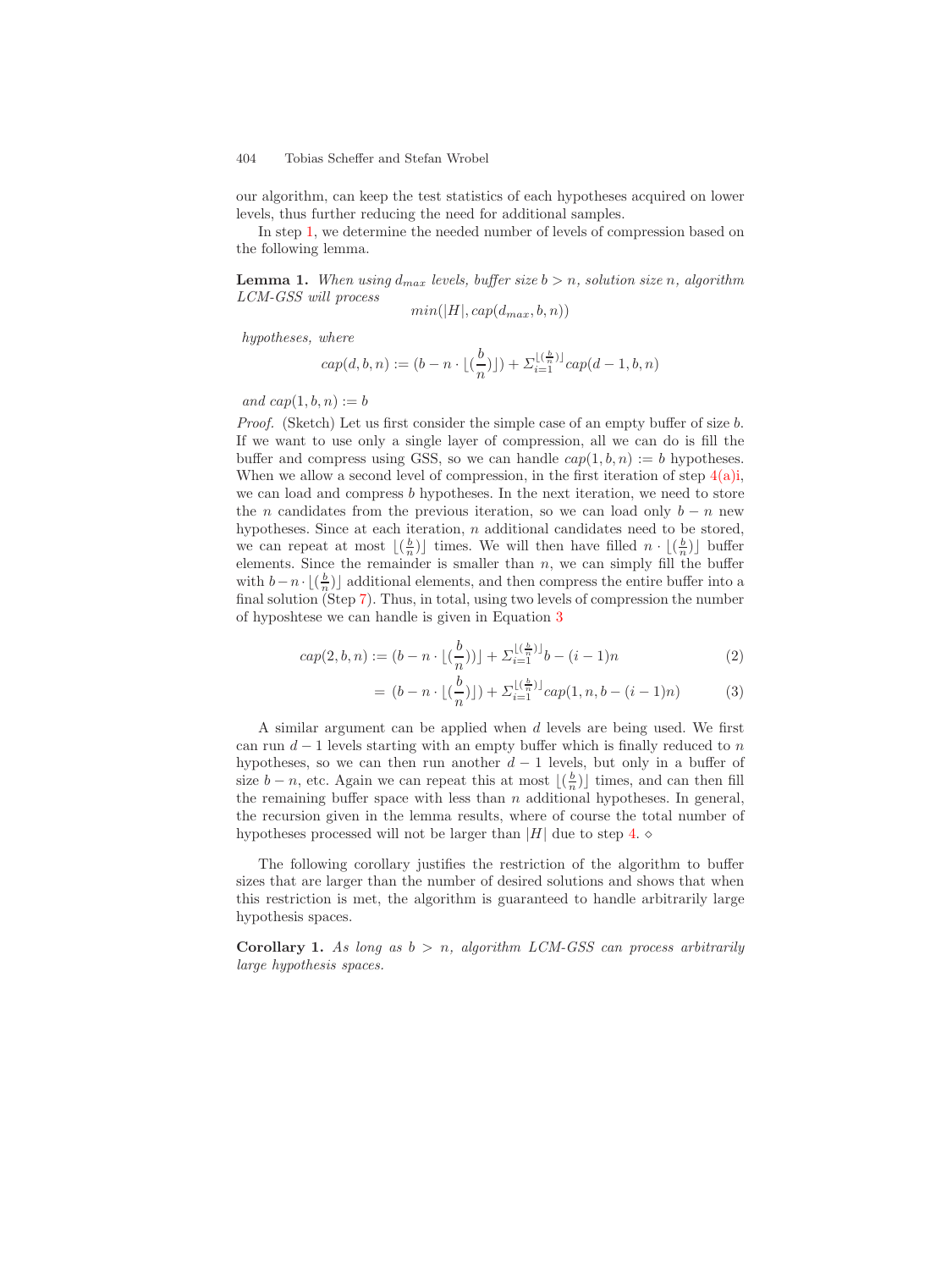*Proof.* Consider choosing  $b := n + 1$ . We then have  $\lfloor \left( \frac{b}{n} \right) \rfloor = 1$ , and thus

$$
cap(1, b, n) = n + 1 \tag{4}
$$

$$
cap(2, b, n) = (b - n \cdot \lfloor(\frac{b}{n})\rfloor) + \sum_{i=1}^{\lfloor(\frac{b}{n})\rfloor} cap(1, b, n)
$$
\n
$$
(5)
$$

$$
= (n + 1 - n) + n + 1 = n + 2 \tag{6}
$$

and so on.  $\diamond$ 

Perhaps it is instructive to illustrate how the algorithm will operate with  $b = n+1$ . When first exiting the while loop [\(4a\)](#page-6-4),  $C^{(1)}$  will contain  $n+2$  elements, which will be reduced to n elements of  $C^{(2)}$  by the while loop [\(4c\)](#page-6-5). The next iteration of the while loop [\(4a\)](#page-6-4) will simply add one hypothesis to  $C^{(1)}$ , which will finally be compressed into n hypotheses in  $C^{(3)}$  by the while loop [\(4c\)](#page-6-5). Thus, when using d levels in this way, we can process  $n + d$  hypotheses.

**Lemma 2.** *Algorithm LCM-GSS never stores more than* b *hypotheses, and is thus a constant memory algorithm.*

We are now ready to state the central theorem that shows that our algorithm indeed delivers the desired results with the required confidence.

**Theorem 1.** When using buffer size b, solution size n, as long as  $b > n$ , algo*rithm LCM-GSS will output a group* G *of exactly* n *hypotheses (assuming that*  $|H| > n$ ) such that, with confidence  $1 - \delta$ , no other hypothesis in H has a util*ity which is more than* ε *higher than the utility of any hypothesis that has been returned:*

$$
Pr[\exists h \in H \setminus G : f(h) > f_{min} + \varepsilon] \le \delta \tag{7}
$$

*where*  $f_{min} = \min_{h' \in G} \{f(h')\}$ *; assuming that*  $|H| \geq n$ *.* 

*Proof.* We only sketch the proof here. Clearly, each individual compression using GSS is guaranteed to meet the guarantees based on the parameters given to GSS.When several layers are combined, unfortunately the maximal errors made in each compression layer sum up. Since we are using  $d_{max}$  layers, the total error is bounded by

$$
\varSigma _{i=1}^{d_{max}}\frac{\varepsilon}{d_{max}}=d_{max}\cdot \frac{\varepsilon}{d_{max}}=\varepsilon
$$

For confidence  $\delta$ , we have to choose  $\delta(S)$  for a hypothesis set S properly when running the algorithm. Now note that each hypothesis in  $H$  gets processed only once at the lowest level (when creating  $C^{(1)}$ ). The capacity of this lowest level is  $cap(d_{max}, b, n)$ . At the next level up, the winners of the first level get processed again, up to the top-most level, so the total number of hypotheses processed (many of them several times) is

$$
M := \sum_{i=0}^{d_{max}-1} cap(d_{max} - i, b, n)
$$

Thus, the union of all hypothesis sets ever compressed in the algorithm has at most this size M. Therefore, if we allocate  $\delta(S) := \delta \cdot \frac{|S|}{M}$  we know that the sum of all the individual  $\delta(S)$  will not exceed  $\delta$  as required.  $\diamond$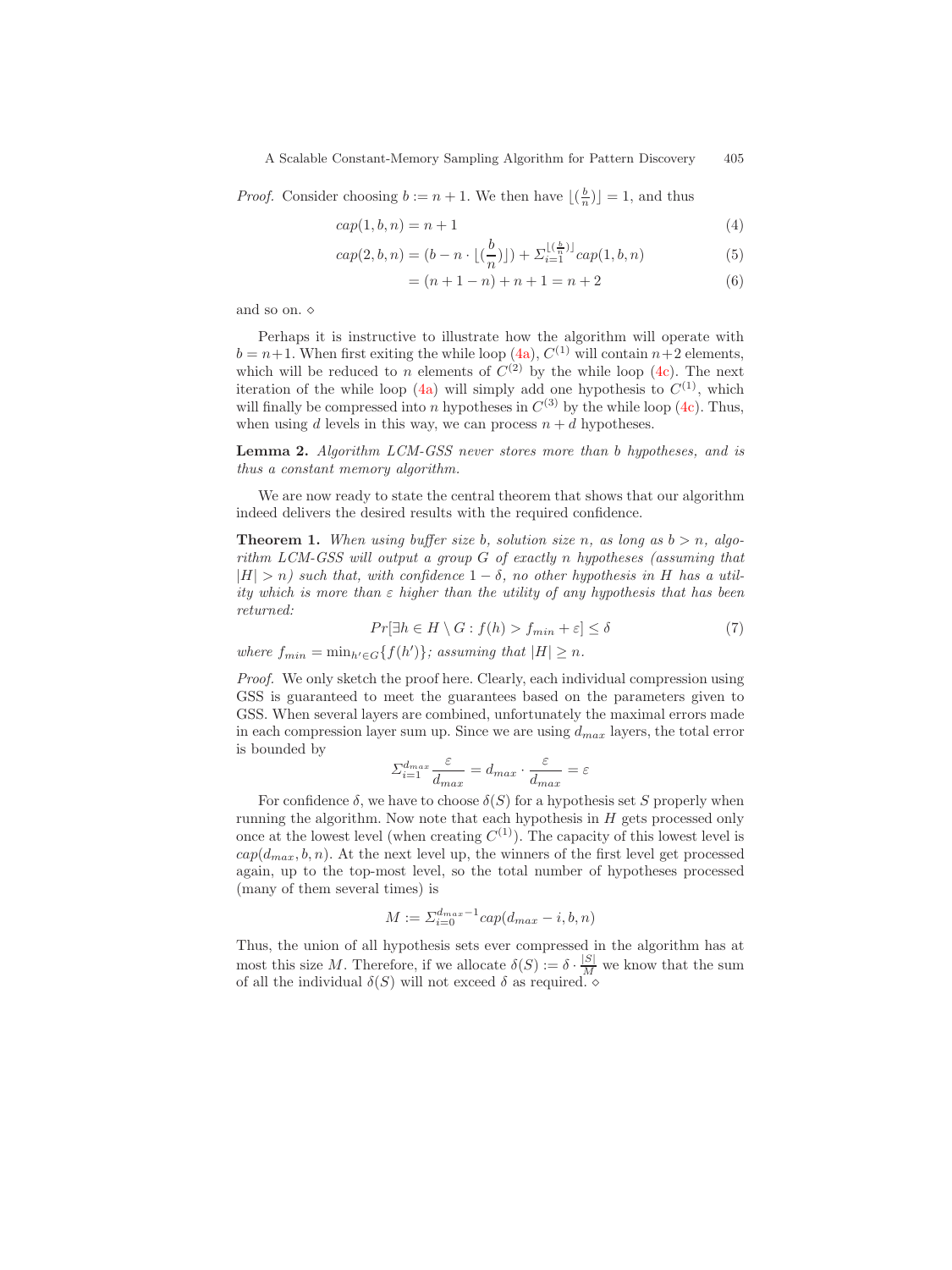## <span id="page-9-0"></span>**6 Experiments**

In our experiments, we want to study the order of magnitude of examples which are required by our algorithm for realistic tasks. Furthermore, we want to measure how many additional examples the constant memory sampling algorithm needs, compared to an algorithm with unbounded memory usage.

<span id="page-9-1"></span>

**Fig. 1.** Sample sizes for the juice purchases database

As baseline, we use a "vanilla" sampling algorithm that determines its sample bound without reference to the data.The vanilla algorithm determines the smallest number  $M$  that suffices to bound the utility of each hypothesis in the space with an error of up to  $\epsilon/2$ . Like our sequential algorithm, the vanilla sampling algorithm uses normal approximations instead of the loose Chernoff bounds.

We implemented a simple subgroup discovery algorithm. Hypotheses consist of conjunctions of up to  $k$  attribute value tests, continuous attributes are discretized in advance. The vanilla sampling algorithm determines a sample size  $M$ like our algorithm does in step [2,](#page-4-6) but using the full available error probability  $\delta$ rather than only  $\frac{\delta}{2}$ . Hence, the non-sequential algorithm has a lower worst-case sample size than the sequential one but never exits or returns any hypothesis before that worst-case sample bound has been reached. Sequential and vanilla sampling algorithm use the same normal approximation and come with identical guarantees on the quality of the returned solution.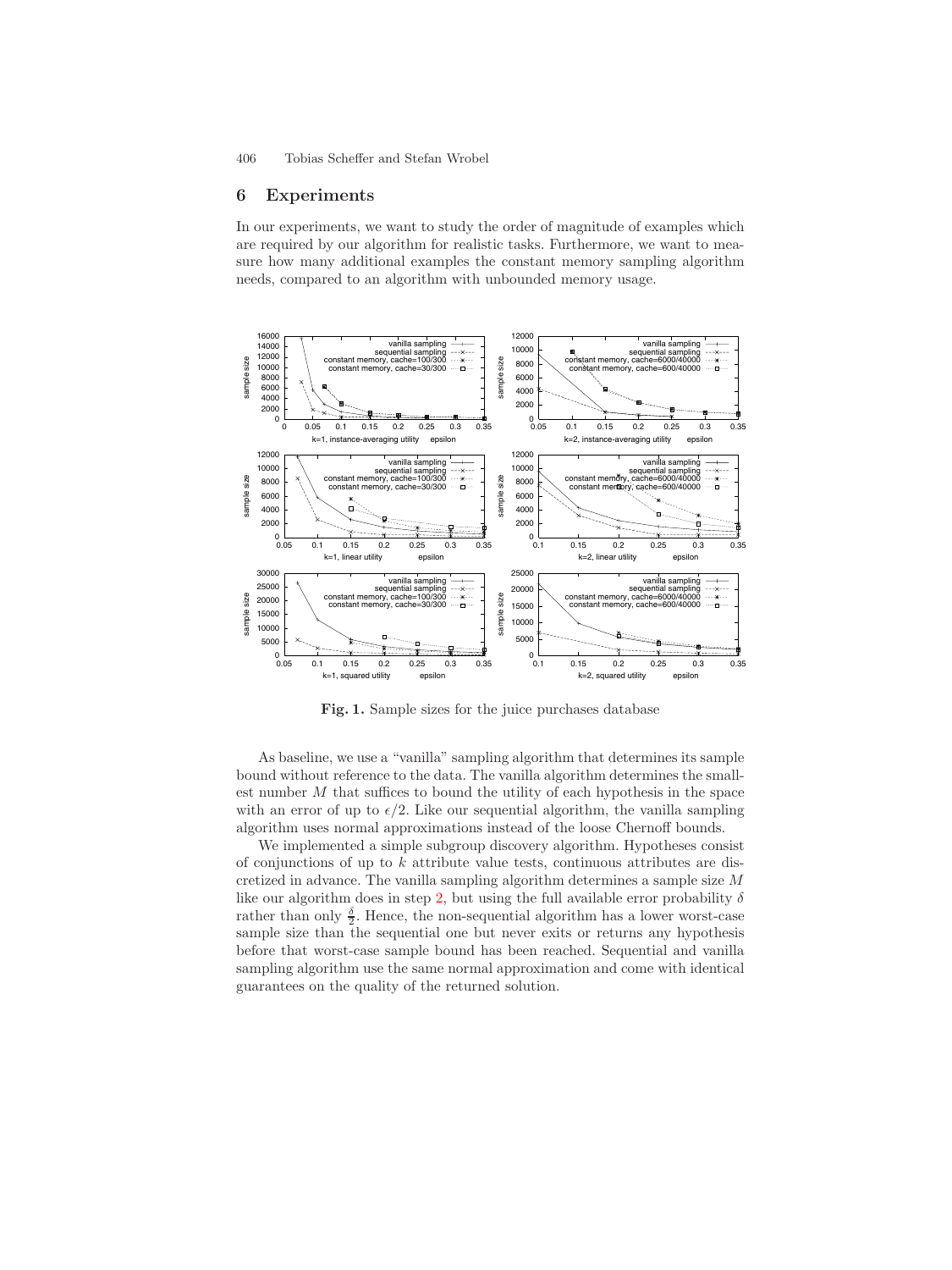We used a database of 14,000 fruit juice purchase transactions. Each transaction is described by 29 attributes which specify properties of the purchased juice as well as customer attributes.The task is to identify groups of customers that differ from the overall average with respect to their preference for cans, recyclable bottles, or non-recyclable bottles.We studied hypothesis spaces of size 288 ( $k = 1$ , hypotheses test one attribute) and 37,717 ( $k = 2$ , conjunctions of two tests).We used the LCM-GSS algorithm with a cache equals to the hypothesis space, and with two decreasingly smaller cache sizes.

Since  $\delta$  has only a minor (logarithmic) influence on the resulting sample size, all results presented in Figure [1](#page-9-1) were obtained with  $\delta = 0.1$ . We varied the utility function; the target attribute has three possible values, so we used the utility functions  $f_0 = \frac{1}{3} \sum_{i=1}^3 |p_i - p_{0_i}|$ ,  $f_1 = g \frac{1}{3} \sum_{i=1}^3 |p_i - p_{0_i}|$ , and  $f_2 =$  $g^2 \frac{1}{3} \sum_{i=1}^3 |p_i - p_{0_i}|.$ 

Figure [1](#page-9-1) shows the sample size of the vanilla algorithm as well as the sample size required before the sequential algorithm returns the last (tenth) hypothesis and terminates.Figure [1](#page-9-1) also shows the sample size required by LCM-GSS with two different cache sizes.In every single experiment, the sequential algorithm terminated earlier than the vanilla sampling algorithm; as  $\varepsilon$  becomes small, the relative benefit of sequential sampling can reach orders of magnitude.

When the cache is smaller than the hypothesis space, then the constant memory property has to be paid for by a larger sample size. The error constant  $\epsilon$ is split up into the number of levels of the decision process.Based on the algorithm, our expectation was that LCM-GSS with two layers and error constant  $\epsilon$ needs roughly as many examples as GSS with error constant  $\frac{\epsilon}{2}$  when the cache is smaller than the hypothesis space but as least as large as the desired number of solutions times the number of caches needed. Our experiments confirm that, as a rule of thumb, LCM-GSS with error constant  $\epsilon$  and GSS with error constant  $\frac{\epsilon}{2}$  need similarly many examples.

## <span id="page-10-0"></span>**7 Discussion**

Sequential analysis is a very promising approach to reducing the sample size required to guarantee a high quality of the returned hypotheses. Sample sizes in the order of what the Chernoff and Hoeffding bounds suggest are only required when all hypotheses exhibit identical empirical utility values (in this case, identifying which one is really best is difficult).In all other cases, the single best, or the n best hypotheses can be identified much earlier.

The main contribution of this paper is a generalization of sequential analysis to arbitrarily large hypothesis spaces which we achieve by providing a fixedmemory sampling algorithm.We have to pay for the fixed-memory property by taking slightly larger sample sizes into account.

In machine learning, the small amount of available data is often the limiting factor.By contrast, in KDD the databases are typically so large that, when a machine learning algorithm is applied, computation time becomes critical.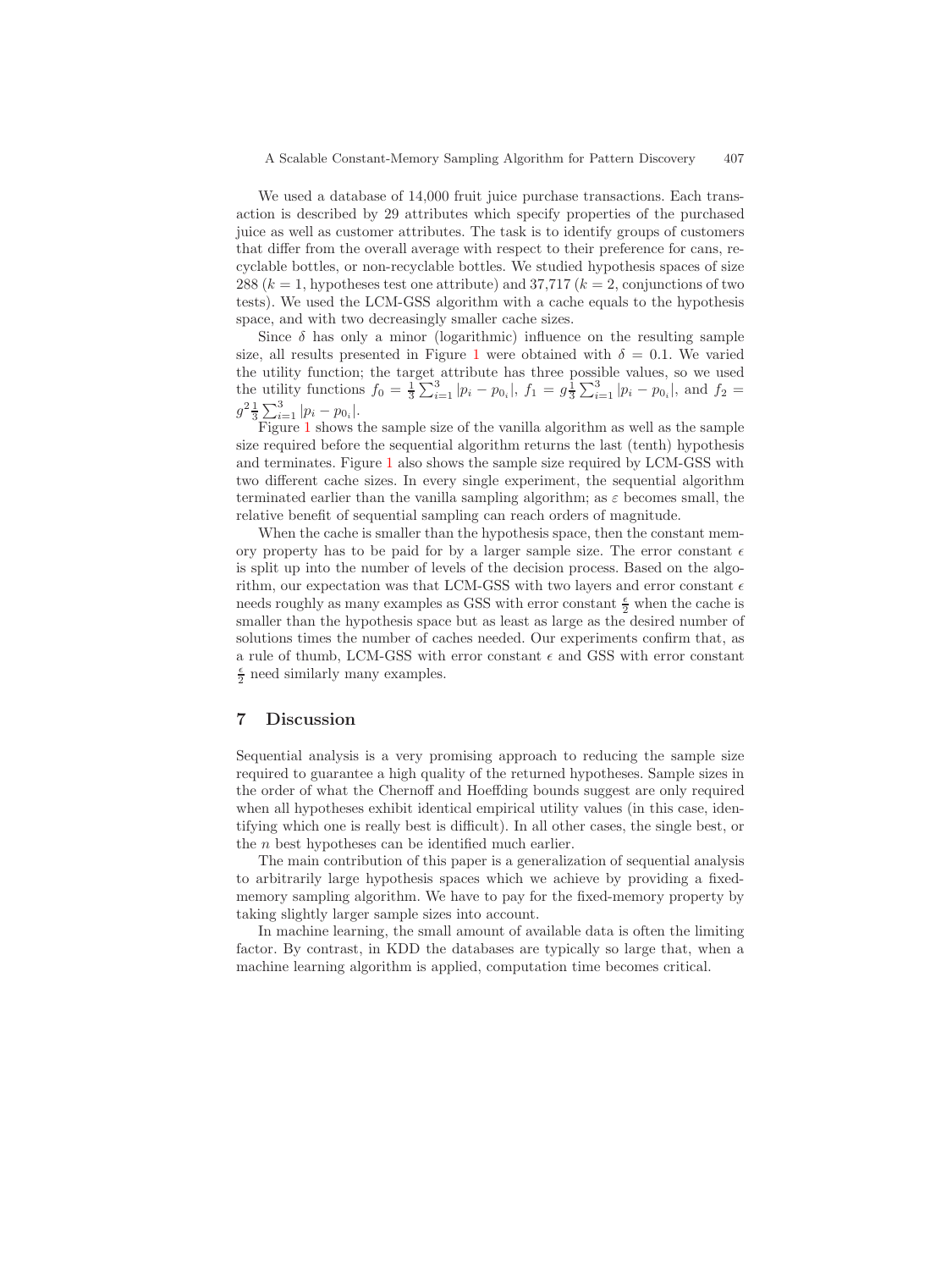Sampling algorithms like the GSS algorithm enable mining very (arbitrarily) large databases; the limiting factor is the main memory since all hypotheses and their statistics have to be represented explicitly.The LCM-GSS algorithm overcomes this limitation of sequential sampling and thereby enables mining very large databases with large hypothesis spaces.When we decrease the acceptable error threshold  $\epsilon$ , then the computation time required to process the necessary sample size becomes the limiting factor again.

#### **Acknowledgement**

The research reported here was partially supported by Grant "Information Fusion / Active Learning" of the German Research Council (DFG), and was partially carried out when Stefan Wrobel was at the University of Magdeburg.

#### <span id="page-11-9"></span>**References**

- <span id="page-11-7"></span>1. R. Agrawal, H. Mannila, R. Srikant, H. Toivonen, and A. Verkamo. Fast discovery of association rules. In *Advances in Knowledge Discovery and Data Mining*, 1996. [399](#page-2-1)
- <span id="page-11-2"></span>2. H. Dodge and H. Romig. A method of sampling inspection. *The Bell System Technical Journal*, 8:613–631, 1929. [398](#page-1-0)
- 3. C. Domingo, R. Gavelda, and O. Watanabe. Adaptive sampling methods for scaling up knowledge discovery algorithms. Technical Report TR-C131, Dept. de LSI, Politecnica de Catalunya, 1999. [398,](#page-1-0) [399](#page-2-1)
- <span id="page-11-4"></span><span id="page-11-1"></span>4. Y. Freund. Self-bounding learning algorithms. In *Proceedings of the International Workshop on Computational Learning Theory (COLT-98)*, 1998. [397,](#page-0-0) [398](#page-1-0)
- <span id="page-11-3"></span>5. Russell Greiner. PALO: A probabilistic hill-climbing algorithm. *Artificial Intelligence*, 83(1–2), July 1996. [398,](#page-1-0) [399](#page-2-1)
- <span id="page-11-5"></span>6. D. Haussler. Decision theoretic generalizations of the PAC model for neural net and other learning applications. *Information and Computation*, 100(1):78–150, 1992. [398](#page-1-0)
- <span id="page-11-8"></span>7. D. Haussler, M. Kearns, S. Seung, and N. Tishby. Rigorous learning curve bounds from statistical mechanics. *Machine Learning*, 25, 1996. [398](#page-1-0)
- <span id="page-11-11"></span>8. G. Hulten and P. Domingos. Mining high-speed data streams. In *Proceedings of the International Conference on Knowledge Discovery and Data Mining*, 2000. [399](#page-2-1)
- 9. W. Klösgen. Problems in knowledge discovery in databases and their treatment in the statistics interpreter explora. *Journal of Intelligent Systems*, 7:649–673, 1992. [402](#page-5-2)
- <span id="page-11-10"></span>10. W. Klösgen. Explora: A multipattern and multistrategy discovery assistant. In *Advances in Knowledge Discovery and Data Mining*, pages 249–271. AAAI, 1996. [399,](#page-2-1) [400](#page-3-2)
- <span id="page-11-6"></span>11. J. Langford and D. McAllester. Computable shell decomposition bounds. In *Proceedings of the International Conference on Computational Learning Theory*, 2000. [397,](#page-0-0) [398](#page-1-0)
- <span id="page-11-0"></span>12. O. Maron and A. Moore. Hoeffding races: Accelerating model selection search for classification and function approximating. In *Advances in Neural Information Processing Systems*, pages 59–66, 1994. [398,](#page-1-0) [399](#page-2-1)